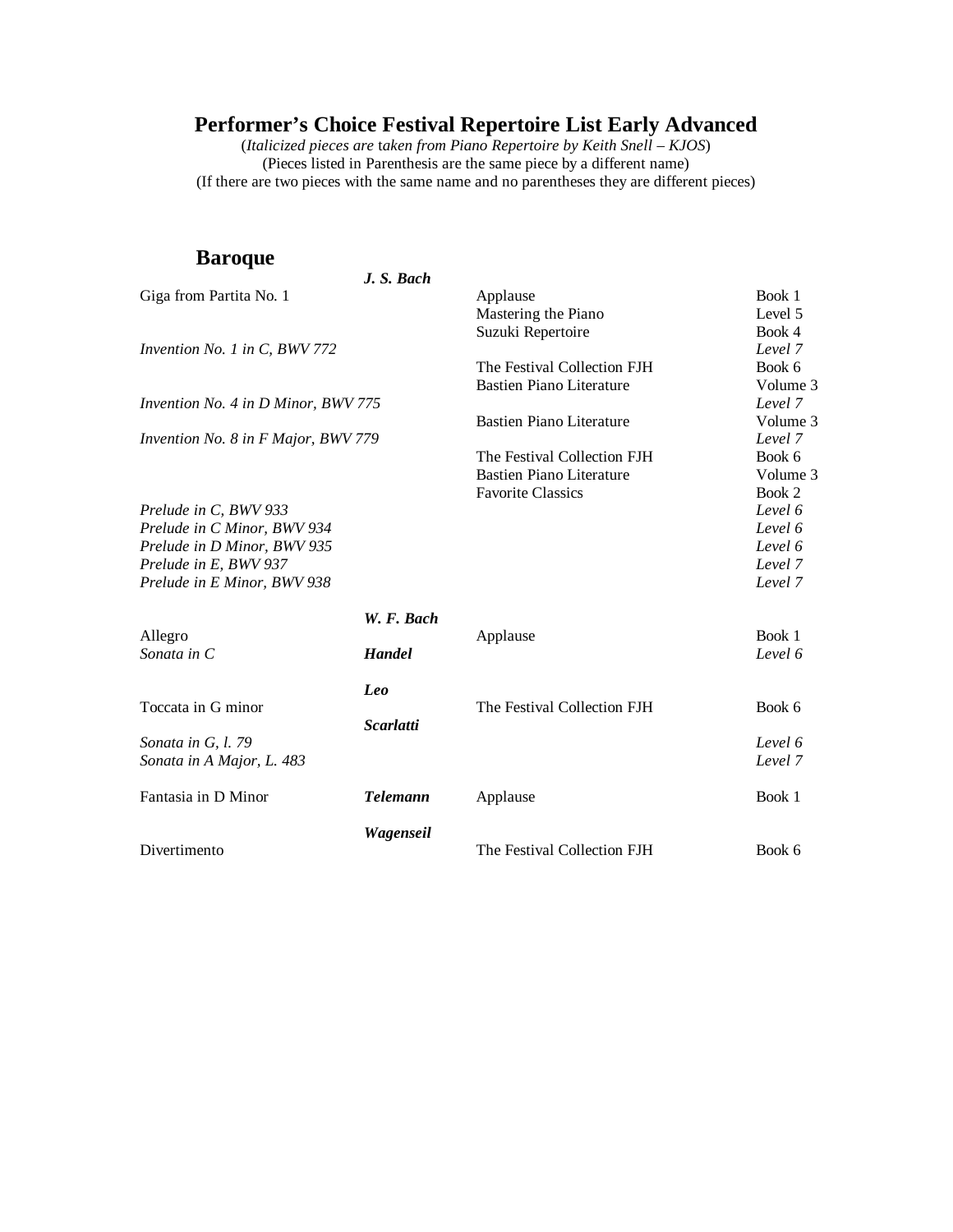## **Classical**

| Спаээнла                                            |                                      |          |
|-----------------------------------------------------|--------------------------------------|----------|
|                                                     | <b>Beethoven</b>                     |          |
| Bagatelle, In D, Op. 119 No. 3                      |                                      | Level 6  |
| Six Ecossaise                                       | Applause                             | Book 1   |
| Six Variations on a Swiss Song                      |                                      | Level 6  |
| Sonata Op. 49 No. 1                                 |                                      |          |
| Sonata in G Op. 49 No. 2                            |                                      | Level 7  |
|                                                     | <b>Bastien Piano Literature</b>      | Volume 4 |
|                                                     | Suzuki Repertoire                    | Book 4   |
|                                                     | <b>Clementi</b>                      |          |
| Sonatina in C Op. 36 No. 3                          | <b>Bastien Piano Literature</b>      | Volume 3 |
| $3rd$ mvt                                           | Mastering the Piano                  | Level 3  |
| $1st$ and $2nd$ myts                                | The Festival Collection FJH          | Book 5   |
|                                                     | Suzuki Repertoire                    | Book 3   |
| Sonatina in F, Op. 36 No. 4                         |                                      | Level 6  |
| Sonatina Op. 36 No. 5                               |                                      | Level 4  |
| Sonatina in D, Op. 36 No. 6                         |                                      | Level 6  |
| Sonataina in E Flat M Op 37 No1 1 <sup>st</sup> mvt | The Festival Collection FJH          | Book 5   |
|                                                     |                                      |          |
|                                                     | Haydn<br>The Festival Collection FJH |          |
| Arietta with Variations Hob. XVII/2                 |                                      | Book 5   |
| Sonata in C, Hob. XVI:1                             |                                      | Level 7  |
| Sonatina in D, Hob. XVI:4                           |                                      | Level 7  |
| Sonata in C, Hob XVI: 10                            |                                      | Level 6  |
| and Hob XVI: 3, 4, 5, 6, 9, and 11                  |                                      |          |
|                                                     | <b>Hummel</b>                        |          |
| Allegro                                             | The Festival Collection FJH          | Book 5   |
|                                                     | <b>Kuhlau</b>                        |          |
| Allegro Burlesco                                    | Applause                             | Book 1   |
| Sonatina in C. Op. 20 No. 1                         |                                      | Level 6  |
| $1st$ mvt.                                          | Mastering the Piano                  | Level 4  |
| Sonatina in G Op. 20 No. 2                          |                                      | Level 7  |
| Sonatina in F, Op. 20 No. 3                         |                                      | Level 7  |
|                                                     | <b>Mozart</b>                        |          |
| Sonata in C K 545                                   |                                      | Level 6  |
|                                                     | Suzuki Repertoire                    | Book 6   |
| Myts. 2 and 3                                       | The Festival Collection FJH          | Book 6   |
|                                                     | Mastering the Piano                  | Level 5  |
|                                                     | <b>Bastien Piano Literature</b>      | Volume 4 |
| Twelve Variations on                                |                                      |          |
| "Ah, vous dirai-je maman »K 300 e                   |                                      | Level 7  |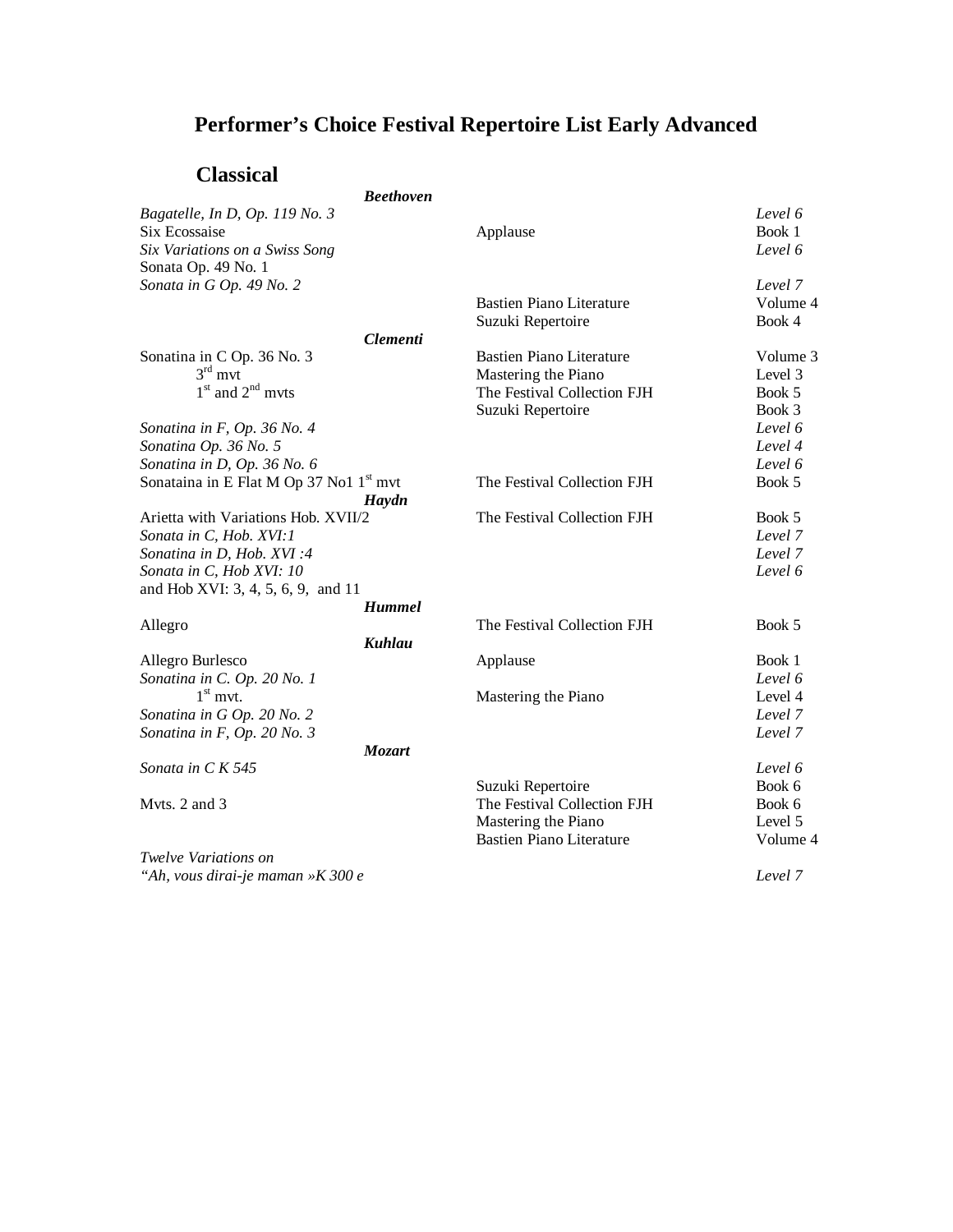### **Romantic**

#### *Burgmuller*

| Morning Bell Op. 109 No. 9                     | The Festival Collection FJH                      | Book 6   |
|------------------------------------------------|--------------------------------------------------|----------|
| L'Orage Op. 109 No. 13                         | The Festival Collection FJH                      | Book 6   |
|                                                | Applause                                         | Book 1   |
|                                                | Mastering the Piano                              | Level 3  |
| The Pearls Op. 109 No. 2                       | Mastering the Piano                              | Level 3  |
| Chopin                                         |                                                  |          |
| Cantabile in B flat Major                      | Succeeding with the Masters -                    |          |
|                                                | Intermediate through Early Advanced Romantic Era | Book 2   |
| Grand Valse Brillante in A minor, OP. 34 No. 2 | Succeeding with the Masters -                    |          |
|                                                | Intermediate through Early Advanced Romantic Era | Book 2   |
| Largo in E flat major                          | Succeeding with the Masters -                    |          |
|                                                | Intermediate through Early Advanced Romantic Era | Book 2   |
| Mazurka in B flat major Op. 7 No. 1            | The Festival Collection FJH                      | Book 6   |
| Mazurka in G# Minor, Op. 33 No. 1              |                                                  | Level 7  |
| Mazurka in G minor, Op. 67 No. 2               | Succeeding with the Masters -                    |          |
|                                                | Intermediate through Early Advanced Romantic Era | Book 2   |
| Mazurka in C Major, Op. 67 No. 3               | Succeeding with the Masters -                    |          |
|                                                | Intermediate through Early Advanced Romantic Era | Book 2   |
| Mazurka in A Minor, Op. 67 No. 4               |                                                  | Level 6  |
| Mazurka in F Major, Op. 68 No. 3               | Succeeding with the Masters -                    |          |
|                                                | Intermediate through Early Advanced Romantic Era | Book 2   |
| Nocturne in C Minor. Op. Post                  |                                                  | Level 7  |
| Polonaise in G Minor, Op. Post                 |                                                  | Level 6  |
|                                                | Succeeding with the Masters -                    |          |
|                                                | Intermediate through Early Advanced Romantic Era | Book 2   |
|                                                | <b>Bastien Piano Literature</b>                  | Volume 4 |
| Prelude in E Minor Op. 28 No. 4                | <b>Bastien Piano Literature</b>                  | Volume 4 |
|                                                | The Festival Collection FJH                      | Book 6   |
| Prelude in B minor, Op. 28 No. 6               | Succeeding with the Masters -                    |          |
|                                                | Intermediate through Early Advanced Romantic Era | Book 2   |
|                                                | <b>Bastien Piano Literature</b>                  | Volume 4 |
| Prelude in A Major, OP. 28 No. 7               | Succeeding with the Masters -                    |          |
|                                                | Intermediate through Early Advanced Romantic Era | Book 2   |
|                                                | <b>Bastien Piano Literature</b>                  | Volume 4 |
| Prelude in C minor, Op. 28 No. 20              |                                                  | Level 7  |
|                                                | Succeeding with the Masters -                    |          |
|                                                | Intermediate through Early Advanced Romantic Era | Book 2   |
|                                                | <b>Bastien Piano Literature</b>                  | Volume 4 |
|                                                | Mastering the Piano                              | Level 4  |
| Waltz in B Minor, Op. 69 No. 2                 |                                                  | Level 7  |
| Waltz in A Minor, Op. Post                     |                                                  | Level 6  |
|                                                | The Festival Collection FJH                      | Book 6   |
|                                                | Mastering the Piano                              | Level 3  |
| <b>Franck</b>                                  |                                                  |          |
| Sketch                                         | The Festival Collection FJH                      | Book 6   |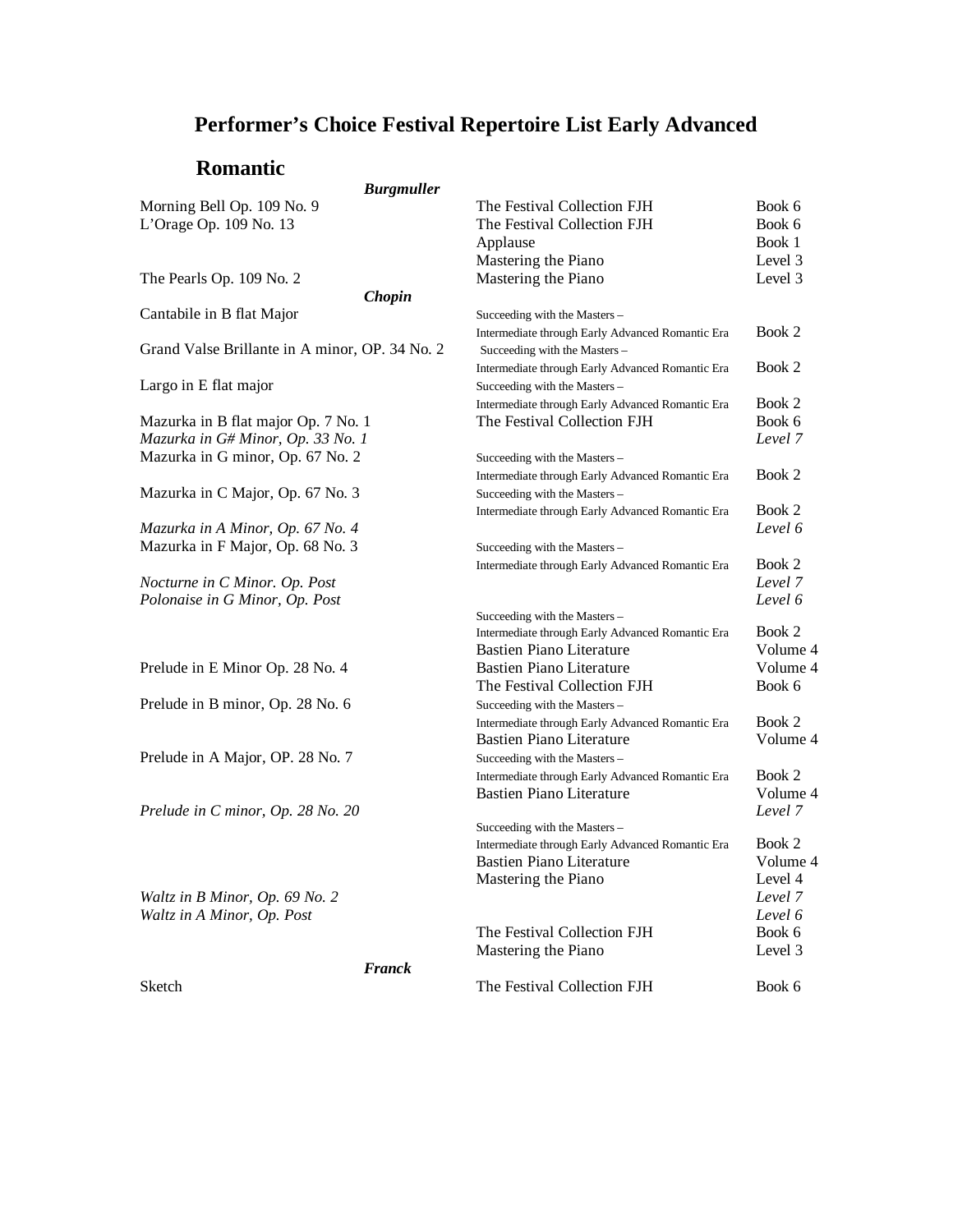| Grieg                                         |                  |                                                  |          |
|-----------------------------------------------|------------------|--------------------------------------------------|----------|
| Cradle Song Op. 68 No. 5                      |                  | The Festival Collection FJH                      | Book 6   |
| Puck Op. 71 No. 3                             |                  |                                                  | Level 6  |
| Little Troll (Puck) OP. 71 No. 3              |                  | The Festival Collection FJH                      | Book 6   |
|                                               |                  | Applause                                         | Book 1   |
|                                               |                  | <b>Bastien Piano Literature</b>                  | Volume 3 |
|                                               |                  | <b>Favorite Classics</b>                         | Book 2   |
| Scherzo in D minor                            | <b>Gurlitt</b>   | Applause                                         | Book 1   |
|                                               |                  | <b>Favorite Classics</b>                         | Book 2   |
|                                               | <b>Heller</b>    |                                                  |          |
| Curious Story                                 |                  | <b>Bastien Piano Literature</b>                  | Volume 4 |
| Tarantella                                    |                  | Applause                                         | Book 1   |
|                                               | <b>MacDowell</b> |                                                  |          |
| To a Wild Rose                                |                  |                                                  | Level 6  |
| To a Humming Bird                             |                  |                                                  | Level 7  |
|                                               | Mendelssohn      |                                                  |          |
| Tarantella, Op. 102 No. 3                     |                  |                                                  | Level 7  |
|                                               |                  | <b>Bastien Piano Literature</b>                  | Volume 4 |
| Venetian Boat Song, Op. 19 No.6               |                  |                                                  | Level 7  |
|                                               | Pieczonka        |                                                  |          |
| Tarantella                                    |                  | Mastering the Piano                              | Level 4  |
|                                               |                  | Applause                                         | Book 2   |
|                                               |                  | The Festival Collection FJH                      | Book 7   |
|                                               | <b>Schubert</b>  |                                                  |          |
| Ecossaise in D flat major                     |                  | Succeeding with the Masters -                    |          |
|                                               |                  | Intermediate through Early Advanced Romantic Era | Book 2   |
| German Dance in B flat major                  |                  | Succeeding with the Masters -                    |          |
|                                               |                  | Intermediate through Early Advanced Romantic Era | Book 2   |
| Landler in A minor                            |                  | Succeeding with the Masters-                     |          |
|                                               |                  | Intermediate through Early Advanced Romantic Era | Book 2   |
| Melancholy Waltz in A flat major, OP. 9 No. 2 |                  | Succeeding with the Masters -                    |          |
|                                               |                  | Intermediate through Early Advanced Romantic Era | Book 2   |
| Valse noble in A minor                        |                  | Succeeding with the Masters -                    |          |
|                                               |                  | Intermediate through Early Advanced Romantic Era | Book 2   |
| Scherzo in Bb Major                           |                  | <b>Bastien Piano Literature</b>                  | Volume 4 |
| Valse Sentimentale, Op. 50 No. 13             |                  |                                                  | Level 6  |
|                                               |                  | Succeeding with the Masters -                    |          |
|                                               |                  | Intermediate through Early Advanced Romantic Era | Book 2   |
| Waltz in A flat major, Op. 9 No. 3            |                  | Succeeding with the Masters -                    |          |
|                                               |                  | Intermediate through Early Advanced Romantic Era | $Book2$  |
| Waltze in A flat Major, Op. 9 No. 6           |                  | Succeeding with the Masters -                    |          |
|                                               |                  | Intermediate through Early Advanced Romantic Era | Book 2   |
| Waltz in C, Op. 77 No. 1                      |                  |                                                  | Level 7  |
|                                               |                  | <b>Bastien Piano Literature</b>                  | Volume 4 |
| Waltz in A Minor Op.77 No. 9                  |                  | Level 7                                          |          |
|                                               |                  | <b>Bastien Piano Literature</b>                  | Volume 4 |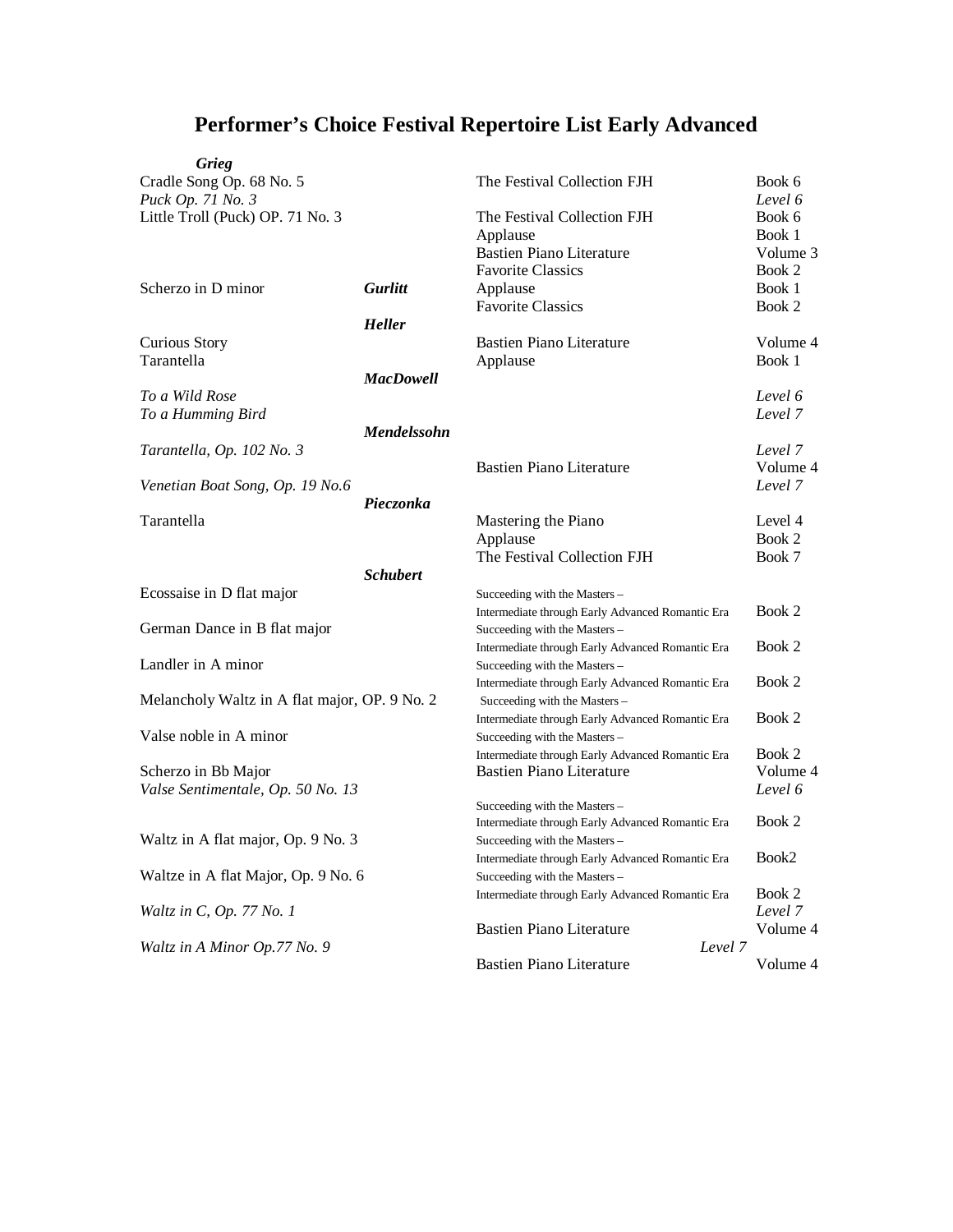| <b>Schumann</b>                            |                                                  |                   |
|--------------------------------------------|--------------------------------------------------|-------------------|
| Blindman's Bluff                           | <b>Bastien Piano Literature</b>                  | Volume 4          |
| Evening Song                               | Succeeding with the Masters-                     |                   |
|                                            | Intermediate through Early Advanced Romantic Era | Book 2            |
| Fantasy Dance Op. 124 No. 5                |                                                  | Level 6           |
|                                            | The Festival Collection FJH                      | Book 6            |
|                                            | Applause                                         | Book 1            |
| From Foreign lands and People Op. 15 No. 1 | The Festival Collection FJH                      | Book 6            |
| The Horseman                               |                                                  | Level 6           |
|                                            | Succeeding with the Masters -                    |                   |
|                                            | Intermediate through Early Advanced Romantic Era | Book 2            |
| Important Event, Op. 15 No. 6              |                                                  | Level 7           |
|                                            | <b>Bastien Piano Literature</b>                  | Volume 4          |
|                                            | Applause                                         | Book 1            |
|                                            | Mastering the Piano                              | Level 4           |
| Mignon                                     | Succeeding with the Masters-                     |                   |
|                                            | Intermediate through Early Advanced Romantic Era | Book 2            |
| Northern Song                              |                                                  | Level 6           |
| <b>Solitary Flowers</b>                    | Succeeding with the Masters -                    |                   |
|                                            | Intermediate through Early Advanced Romantic Era | Book 2            |
| Waltz                                      |                                                  | Level 6           |
| Tchaikovsky                                |                                                  |                   |
| <b>Chanson Triste</b>                      | Succeeding with the Masters -                    |                   |
|                                            | Intermediate through Early Advanced Romantic Era | Book 2            |
| Horseman, The                              |                                                  | Level 6           |
| Lark's Song, The                           | Succeeding with the Masters -                    |                   |
|                                            | Intermediate through Early Advanced Romantic Era | Book 2            |
| Mazurka                                    | Succeeding with the Masters -                    |                   |
|                                            | Intermediate through Early Advanced Romantic Era | Book 2<br>Level 6 |
| Neapolitan Song                            | Succeeding with the Masters -                    |                   |
|                                            | Intermediate through Early Advanced Romantic Era | Book 2            |
| Polka                                      |                                                  | Level 6           |
| Reverie                                    |                                                  | Level 7           |
| Song of the Lark Op. 39 No. 22             |                                                  | Level 7           |
|                                            | <b>Bastien Piano Literature</b>                  | Volume 4          |
| <b>Sweet Dream</b>                         | Succeeding with the Masters-                     |                   |
|                                            | Intermediate through Early Advanced Romantic Era | Book 2            |
|                                            | <b>Bastien Piano Literature</b>                  | Volume            |
|                                            |                                                  |                   |

# **Contemporary**

| Bear Dance                | <b>Bartok</b>  |                             | Level 6 |
|---------------------------|----------------|-----------------------------|---------|
|                           |                |                             | Book 1  |
|                           |                | Applause                    |         |
| Joc cu bata (Stick Dance) |                | The Festival Collection FJH | Book 6  |
| Sonatina                  |                |                             | Level 7 |
| The Little Shepherd       | <b>Debussy</b> |                             | Level 7 |
| Le Petit Negre            |                | Applause                    | Book 1  |
|                           |                | Mastering the Piano         | Level 4 |
|                           | <b>Janacek</b> |                             |         |
| A Blown-Away Leaf         |                | The Festival Collection FJH | Book 6  |